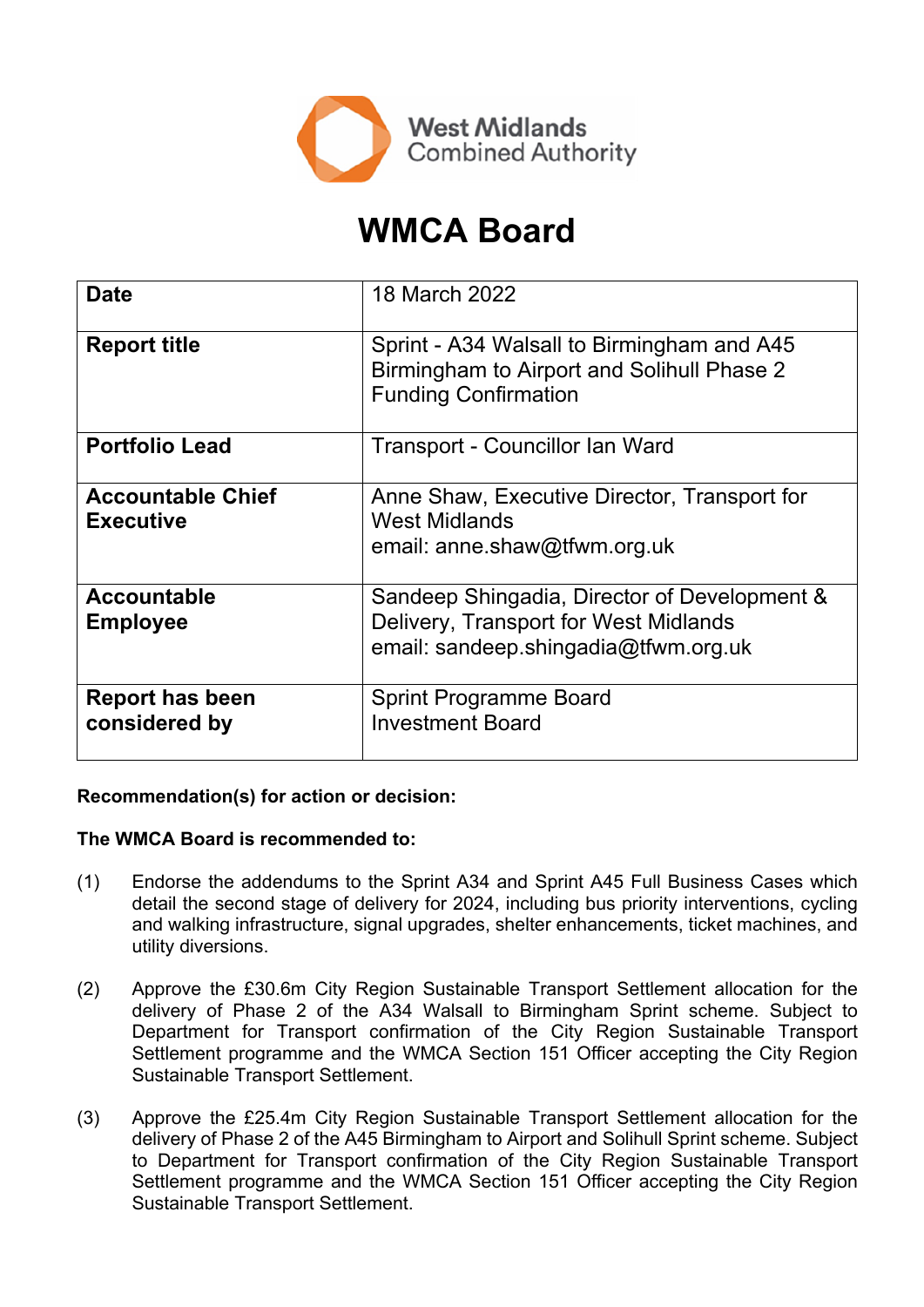- (4) Note that as construction and utility costs for the scheme are not yet finalised, the project team may need to flexibly manage the scope of the scheme in order to maintain the overall budget. This will be managed to ensure that the benefits are not materially affected, and appropriate change control processes are implemented.
- (5) Note the inclusion of Cycling and Walking measures within Phase 2 delivery.
- (6) Note that realising the full benefits in the business case and on-going affordability of WMCA revenue liabilities arising from the scheme are predicated on all areas pursuing the principles recently agreed in the Local Transport Plan core strategy.
- (7) Approve Delegation of Authority to Officers as set out in Section 7 of this report.
- (8) Jointly delegate to the WMCA Monitoring Officer and WMCA S151 Director of Finance the authorisation of the award of contracts to the successful tenderer for the design and build stage are entered into, subject to:
	- (a) The total cost for both A34 and A45 Phase 2 projects being within the £56m recommended budget.
	- (b) Any future revenue costs falling to the Authority can be accommodated.
	- (c) All funding agreements being signed and sealed to the satisfaction of the WMCA S151 Finance Director and WMCA Monitoring Officer.

#### **1. Background**

- 1.1 The A34 Walsall to Birmingham Sprint scheme is a Bus Rapid Transit proposal enhancing the link between Walsall Town Centre, Perry Barr and Birmingham City Centre, ultimately connecting to the HS2 station at Curzon Street.
- 1.2 The A45 Birmingham to Airport and Solihull Sprint scheme is a Bus Rapid Transit proposal enhancing the link between Birmingham Airport, Solihull, and Birmingham City Centre, serving residents and businesses in Digbeth, Sheldon, and Yardley.
- 1.3 The WMCA Board approved the Full Business Cases for the Sprint A34 Walsall to Birmingham and Sprint A45 Birmingham to Airport and Solihull in February 2020. The Full Business Cases covered phase one and phase two of delivery.
- 1.4 The WMCA Board approved the budget for the phase one delivery of £87.8m in February 2020. Phase one is currently in delivery. It is on budget and on schedule to deliver prior to the Birmingham 2022 Commonwealth Games. Early benefits are already being experienced by buses in key locations.
- 1.5 In February 2020, the WMCA Board also agreed that subject to £50.3m funding for phase two being identified and allocated:
	- (a) WMCA Board approve, in principle, the delivery of phase two as contained within the Final Business Cases subject to this report.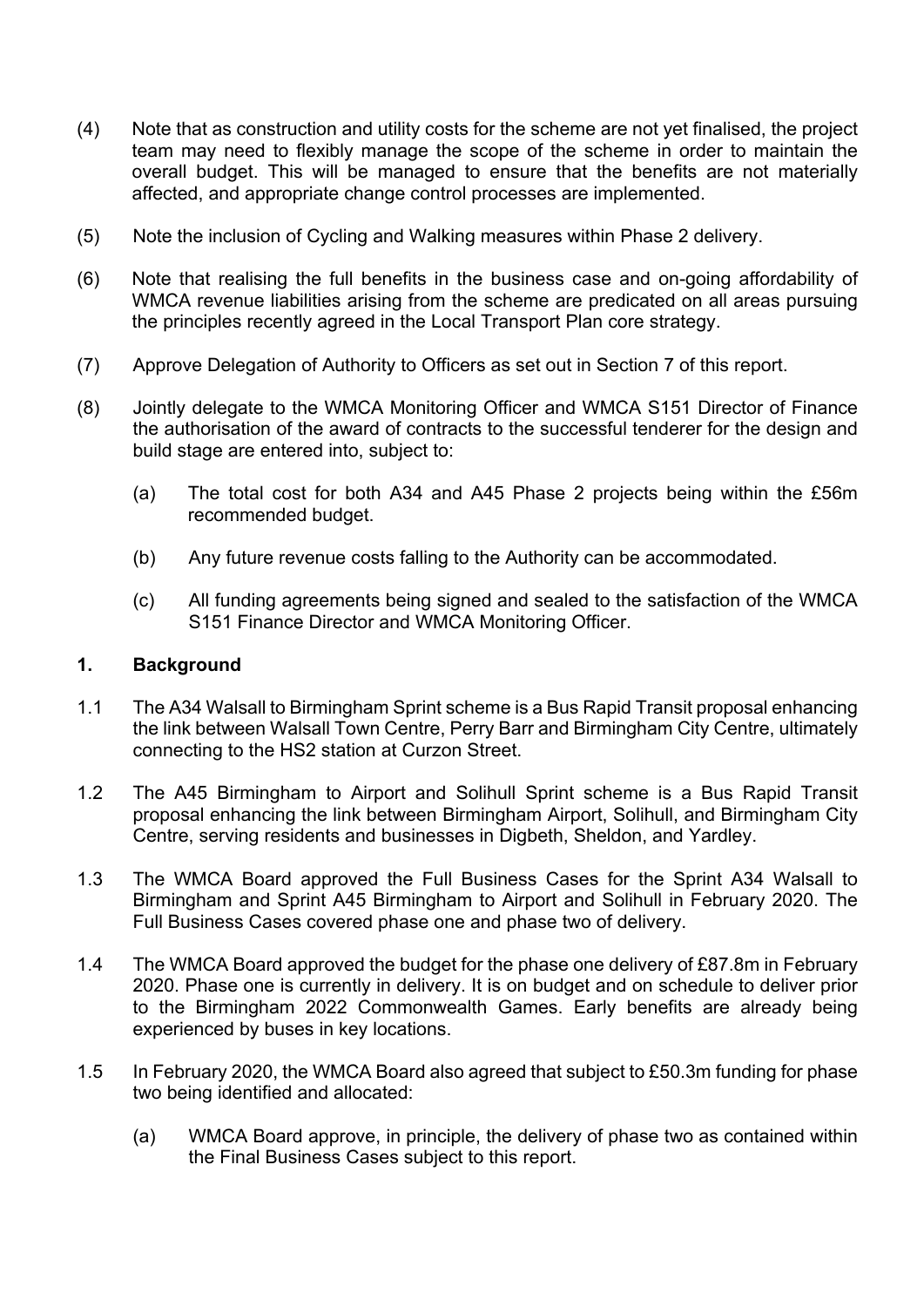- (b) WMCA Board will receive a further report seeking approval to the budget documenting the costs, scope, benefits and confirmed delivery profile for the schemes.
- (c) A Full Business Case to cover solely the phase two delivery aspects will not be required, subject to the total phase one and two cost, scope and benefits falling within the parameters of the Final Business Cases.
- 1.6 A total of £56m has been identified and allocated to phase two as part of the City Region Sustainable Transport Settlement with £30.6m for the A34 and £25.4m for the A45. The WMCA Board agreed this allocation in January 2022.
- 1.7 The original Full Business Cases have been revisited to ensure they reflect the latest proposals and delivery approach. Two addendums have been produced that highlight any differences from the original submission, including the justification for the cost increase from £50.3m to £56m.

#### **2. Scheme benefits**

- 2.1 The A34 and A45 Sprint schemes will offer improved connectivity from the Black Country, through Birmingham City Centre, to Solihull and the Airport. The investment provides predictable journey times and high frequency, dependable timetables that will further stimulate growth and encourage the use of sustainable public transport. All other bus services on the Sprint corridor will be able to use the new bus lanes and the infrastructure will make all bus services operating on the A34/A45 corridor more reliable, which in turn will provide benefits to millions of public transport users in the region.
- 2.2 The delivery of the full Sprint route from Walsall to Solihull is important to the achievement of the regeneration of local centres on the route, and also promotes the masterplan visions for Walsall town centre and Solihull town centre. Sprint investment improves connectivity to jobs, education, healthcare, shopping and leisure along the route; with direct links to new opportunities.
- 2.3 The standard of the service will align with the Sprint performance and service standards.
- 2.4 The Phase two scheme designs have been refined with Local Highway Authority Officers to ensure the updated design incorporates feedback received during the public consultation and subsequent engagement.
- 2.5 Further public engagement will take place on Phase 2 proposals in summer and autumn 2022. Final design approvals will be required from each Local Cabinet in Walsall, Sandwell, Birmingham and Solihull. Work is expected to start in late 2022.
- 2.6 Following engagement, additional cycling and walking measures have been incorporated within the Phase 2 programme. This includes contributions to other local schemes that enhance cycling and walking on the corridor, including new segregated cycling facilities.
- 2.7 The schemes will deliver:
	- An increase in public transport patronage. The patronage forecast and modal shift for Sprint will help reduce highway congestion.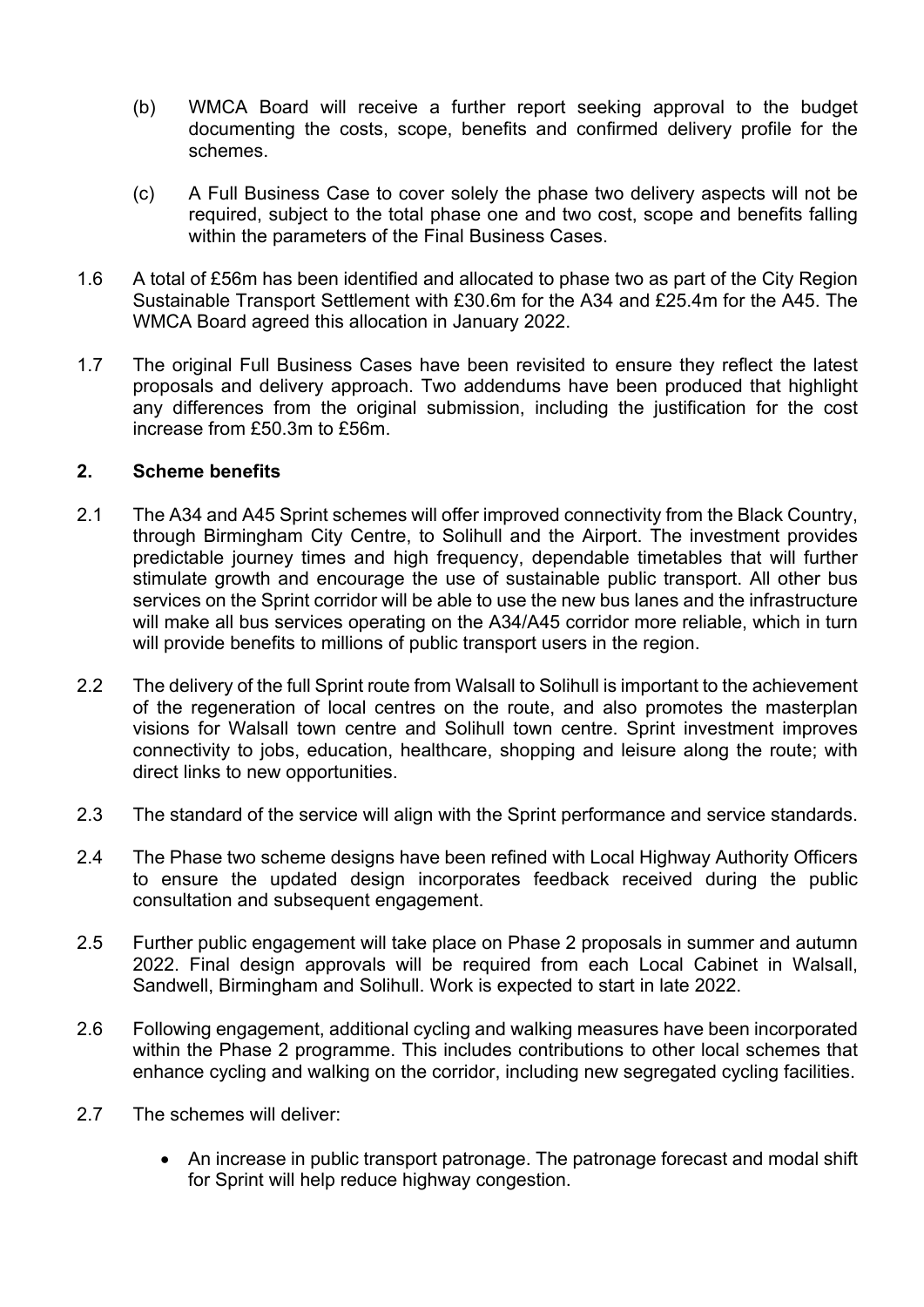- Improved journey times and reliability through bus priority interventions, leading to an increase in regional productivity.
- Other bus services using parts of the route will benefit from additional bus priority (such as 51, 52, 77, 424, 907, 937, X51, X12, 17, 58, 60, 72, 73, etc). In addition, several school services will also benefit
- Environmental benefits from the use of zero emission vehicles.
- Phase two also includes new toucan crossings, sections of segregated cycling, at stop cycle parking facilities, and other cycling and walking measures.
- 2.8 The overall impact of the scheme will improve access to sustainable modes, providing enhanced connectivity from residential and industrial development within the corridor.
- 2.9 The main benefit of the schemes is the improved journey times and reliability provided from 2022. The annualised patronage of the full A34 service is 4.4m. The PVB is around £101.58m following the subtraction of highway disbenefits. The Benefit Cost Ratio (BCR) of the scheme is now 2.74 with the inclusion of Wider Economic Benefits (WEBs).
- 2.10 The annualised patronage of the full A45 service is 4.6m, and over a 60-year appraisal period the PVB is £103.2m following the subtraction of highway disbenefits. The BCR of the scheme is now 2.79 with the inclusion of WEBs.
- 2.11 It was noted by the WMCA Board in February 2020 that the whole scheme benefits, in particular the WEBs, can only be achieved if both phases of Sprint are delivered.
- 2.12 The full benefits in the business case and on-going affordability of WMCA revenue liabilities arising from the scheme are predicated on all areas pursuing the principles recently agreed in the Local Transport Plan core strategy. The Local Transport Plan core strategy includes introducing demand management measures and the progressive implementation of measures which not only make public transport and cycle use more attractive, but which also make car use relatively less attractive where good alternatives such as Sprint exist.
- 2.13 The planning of Phase 2 delivery has incorporated lessons from Phase 1 delivery and benefits from the retention of the majority of the Sprint Delivery Team.
- 2.14 As noted in the previous WMCA Board Approval, the Sprint service will be operated by zero emission vehicles and the operator(s) will purchase the vehicles. The operator(s) will introduce the articulated tram-like zero emission vehicles from 2024, following completion of Phase 2 delivery. Further detail is included within the Zero Emission Bus Regional Area funding bid.
- 2.15 In addition, as part of the Enhanced Partnership Scheme that has been made for the A34/A45 corridor, new buses registered from May 2025 must be non-diesel. From May 2030, all buses on the corridor must be non-diesel. This applies to circa 200 buses, and ensures all buses on the corridor are "cleaner" as part of the Sprint investment.

#### **3. Financial Implications**

3.1 In February 2020, the WMCA Board approved the Full Business Cases for Phase One and Phase 2 for the Sprint A34 Walsall to Birmingham and Sprint A45 Birmingham to Airport & Solihull.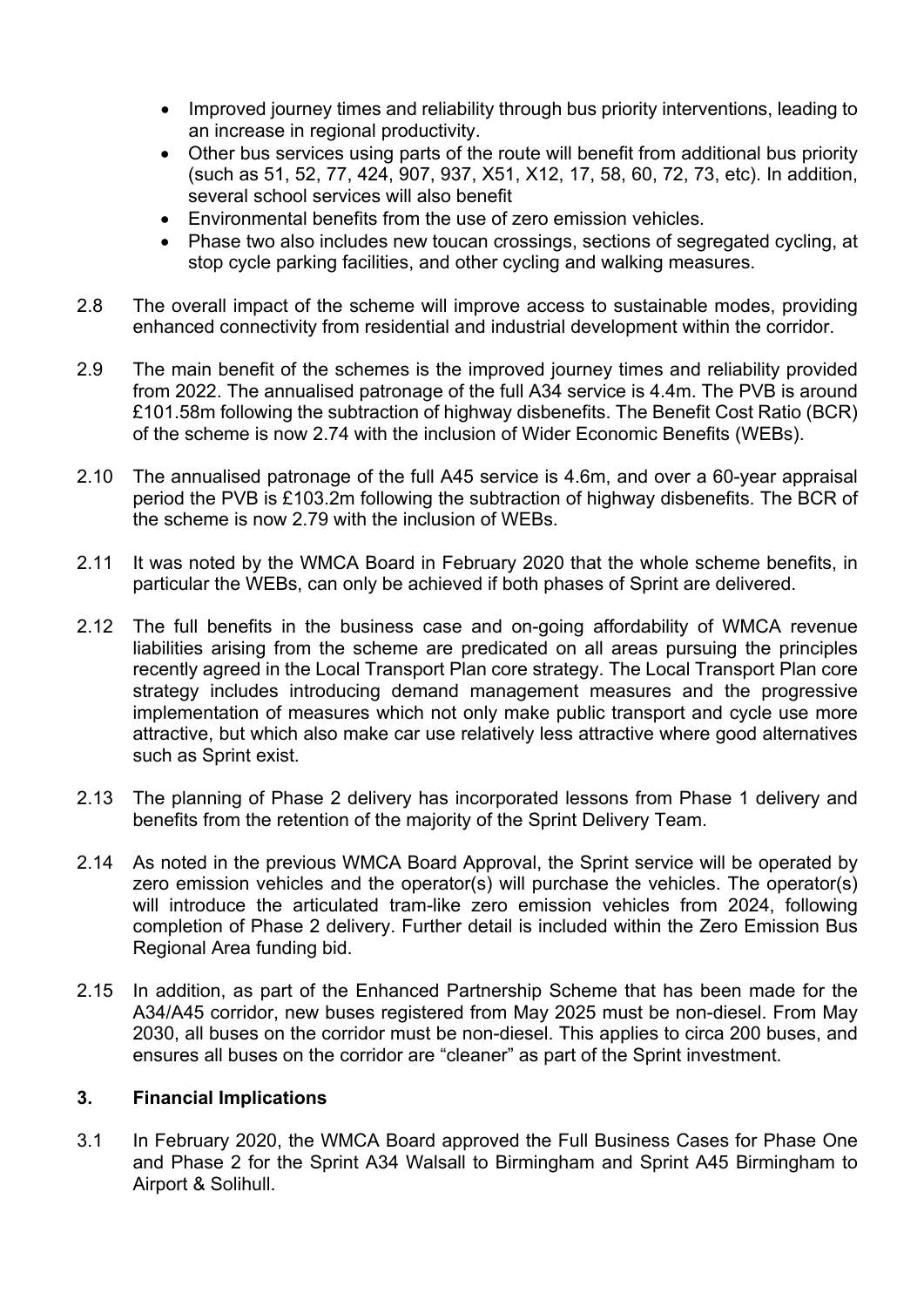- 3.2 As per section 2.5 above, the February 2020 WMCA Board also approved in principle the business cases for Phase Two, estimated at £50.3m, subject to funding being identified.
- 3.3 The costs to deliver the Sprint Phase 2 routes have been revised following input from the principal designer, commercial consultants and benefit from the Sprint early contractor involvement process designed to build expertise and accuracy into the costing process.
- 3.4 The revised cost estimate for Sprint Phase 2 has increased from £50.3m (as at February 2020) to £56m. The increase is due to a number of factors including increased inflation within the construction sector as a result of market forces, further shelter installation requirements and inclusion of additional cycling and walking measures.
- 3.5 The increase in cost from the February 2020 FBC is shown in the table below:

| Phase 2 Scheme Cost (£) | A34     | A45     | Total           |
|-------------------------|---------|---------|-----------------|
| February 2020           | 26.8m   | 23.5m   | 50.3m           |
| February 2022           | 30.6m   | 25.4m   | 56 <sub>m</sub> |
| Variance                | $+3.8m$ | $+1.9m$ | $+5.7m$         |
|                         |         |         |                 |

- 3.6 It is recommended that no major works contracts are entered into until the full funding package is secured to the satisfaction of the WMCA S151 Officer and WMCA Monitoring Officer.
- 3.7 In addition, prior to letting of contracts to complete Sprint Phase 2, WMCA will need to ensure that any future revenue costs falling to the Authority can be accommodated. It is expected that the revenue costs, such as shelter maintenance and provision of passenger information, will be accommodated within the existing Transport Levy budget and will need to be captured as part of the annual business planning process.
- 3.8 The City Regional Sustainable Transport Settlement Programme (CRSTS) high level business case was approved by WMCA Board in January 2022 prior to submission to DfT for their review and evaluation. This scheme was contained within that provisional list at £56m.
- 3.9 WMCA and TfWM are now in dialogue with DfT and Her Majesty's Treasury with a view to confirming a final programme. At the time of finalising this report for submission to the WCMA Board, the Government has not yet confirmed any details or response regarding the submitted CRSTS programme. The WMCA Board has been recommended to approve the WMCA Section 151 Officer accepting the CRSTS settlement, subject to DFT agreeing the CRSTS funding and business case in line with expectations, and the terms and conditions of the grant being acceptable to the WMCA Section 151 Officer. Subject to the overall programme being approved and the progression of this case through the Assurance Framework, the funding will be available to draw down.

## **4. Legal Implications**

4.1 There are no direct legal implications arising in regards to the endorsement for approval set out in (1) (see above) of this report, nor indeed in regards to the contents of this report. Legal support is being provided by the WMCA in regard to the deliverables arising in regard to the FBC.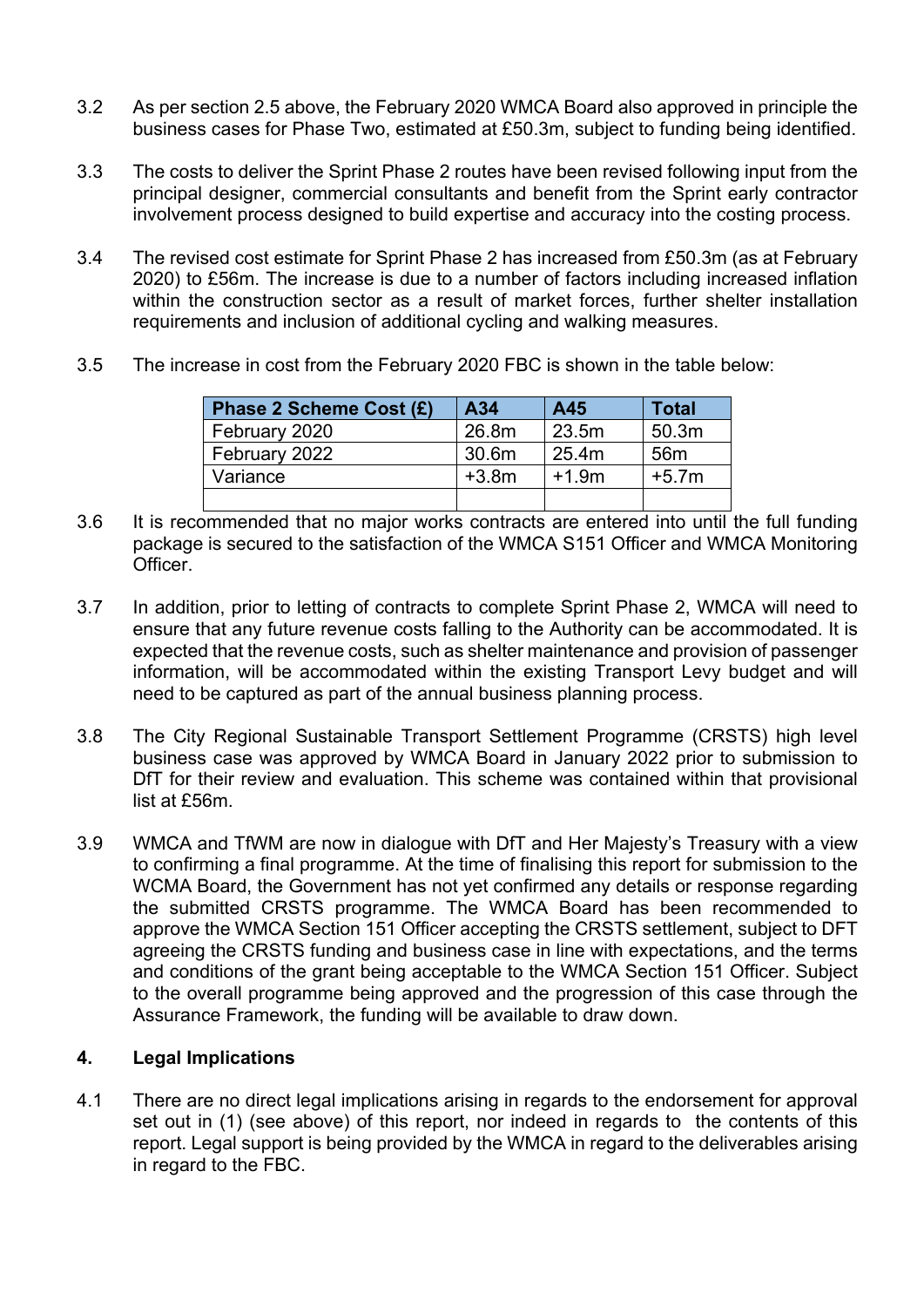## **5. Equalities Implications**

- 5.1 The Equalities Implications have not changed since the original Full Business Case was approved by WMCA Board.
- 5.2 No equality implications arising from this report. An Equality Impact Assessment was undertaken in early 2019 that concluded the scheme is likely to have a mainly positive impact. It will increase travel options for residents in the affected wards and improve transport connectivity, journey time and journey reliability.
- 5.3 Public Consultation took place between 22 August and 5 October 2018. This was advertised via social media channels, letters drops on the route, local authority websites, bus stop posters, and in local media articles. Additional engagement activities took place in areas where concerns were raised and has continued throughout delivery.
- 5.4 Engagement will continue throughout the delivery of Phase 2 of the project to ensure there is awareness of the impact of the scheme.

## **6. Delegations to Officers**

- 6.1 In order to manage business effectively and efficiently WMCA is recommended to delegate its powers in respect of this Programme to the TfWM Managing Director, WMCA Monitoring Officer, and WMCA Section 151 Officer to:
	- Approve contracting strategies in relation to Sprint Phase 2 deliverables;
	- Accept target cost Project Proposals for the projects should they fall within the approved Phase 2 allocation, and subject to a satisfactory report by the Quantity Surveyor;
	- Manage the scope of Phase 2 deliverables in order to maintain the overall budget and programme vision (any significant scope changes will require WMCA Board approval in accordance with the WMCA Single Assurance Framework);
	- Manage the Phase 2 allocations for the A34 and A45 Sprint schemes at a programme level to allow for flexibility in the contracting and delivery approach.
	- Subject to costs being contained within the approved funding envelope, and all third party funding being confirmed, enter into contract for the services of consultants, contractors, legal and financial advisors and others as necessary to undertake delivery work on A34 and A45 Sprint schemes;
	- Enter into Section 8 and Section 278 agreements with Local Highway Authorities, and other legal agreements, in respect of the Sprint deliverables;
	- The purchase of any land required to undertake delivery work on A34 and A45 Sprint schemes, and transfer ownership to Local Highway Authority as necessary;
	- To proceed to deliver Phase 2 of the A34 and A45 Sprint routes by the end of 2024 in line with the approvals granted in respect of this paper.

## **7. Inclusive Growth Implications**

- 7.1 The Inclusive Growth implications have not changed since the original Full Business Case was approved by WMCA Board.
	- Economic Growth businesses will be more confident to invest, remain, locate or start up in vicinity of the Sprint route.